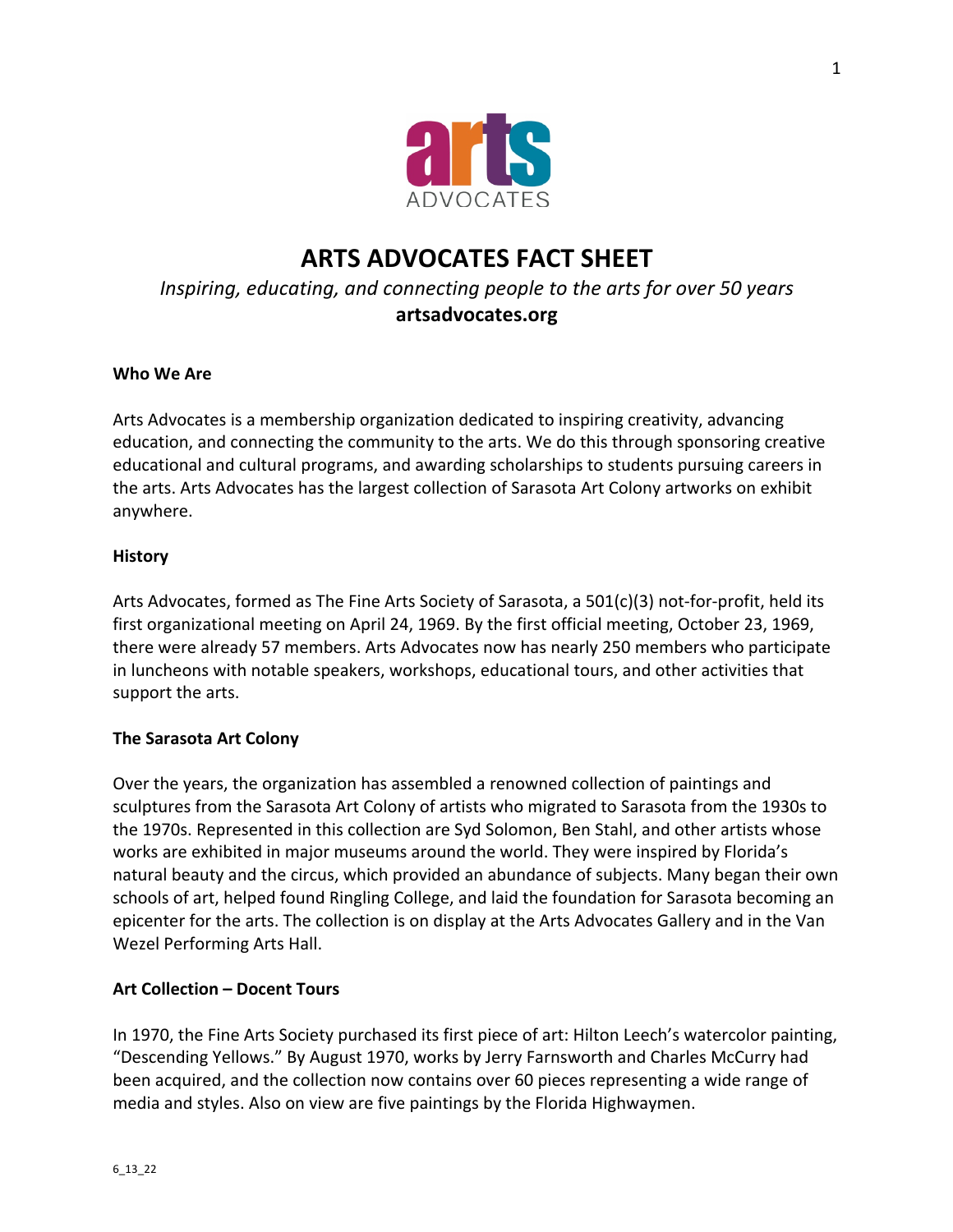In 2021, Arts Advocates members Richard and Cecilia Conder donated five Highwaymen paintings to our collection which are on display in our gallery. The Highwaymen were a group of 26 African American landscape artists, mostly self-taught from the Fort Pierce, Florida area, active from the mid-1950s into the 1980s. Because of the racial climate at the time, no galleries would accept their work. As a result, they sold their art door-to-door or from the trunks of their cars, often still wet, along Florida's eastern coastal roads. Their renown grew internationally during the early 2000s, and the members have been recognized for their contributions to midtwentieth century Florida culture and history.

The Arts Advocates Gallery, located in The Crossings at Siesta Key mall, 3501 S. Tamiami Trail, Sarasota, is open to the public every Saturday from 2:00-4:00 pm. Free docent-guided tours are offered every Saturday at 3:00 pm. No appointment is required. Written information is available for self-guided tours. Group and special tours of the gallery can be arranged through Stephenie Frasher, docent team leader, at docent@artsadvocates.org or by calling 443-454- 2206.

The collection at the Van Wezel Performing Arts Hall, 777 N. Tamiami Trail, Sarasota, can be viewed via the Art & Backstage Tour at the Van Wezel. This tour features works from our Sarasota Colony artist collection as well as noted Florida artists. The backstage tour provides a peek at the Van Wezel's dressing rooms, green room, back hallway, and stage. Tour dates are July 11, August 8, and September 12 from 1:30 to 3:00 pm. Cost is \$15 per person; tickets are available only through the Van Wezel box office, 941-263-6799 or visit the box office Monday through Friday from 10:00 am to 4:00 pm. Proceeds benefit Arts Advocates and the Van Wezel.

## **Scholarship Program**

The scholarship program offers tuition assistance to Sarasota and Manatee county resident students and is based on need, academic achievement, and artistic talent. Since 1969, over \$1,000,000 has been awarded to students whose studies include visual arts, dance, creative writing, music, theater, and architecture. Grant recipients have attended Berklee School of Music, Pratt Institute, Ringling College of Art and Design, and many other renowned institutions.

## **Speaking of the Arts**

Our Speaking of The Arts lecture series features internationally known leaders in all fields of the arts. The inaugural event featured Marin Alsop, then conductor of the Baltimore Symphony, who was the first woman to lead a major orchestra. She described her "Adventures On and Off The Podium," referencing her own amazing story and the challenges she confronted in her career.

Our second lecture featured Lynn Ahrens, who has written extensively for theater, film and television, winning the 1998 Tony, Drama Desk, and Outer Critics Circle Awards for the lyrics of